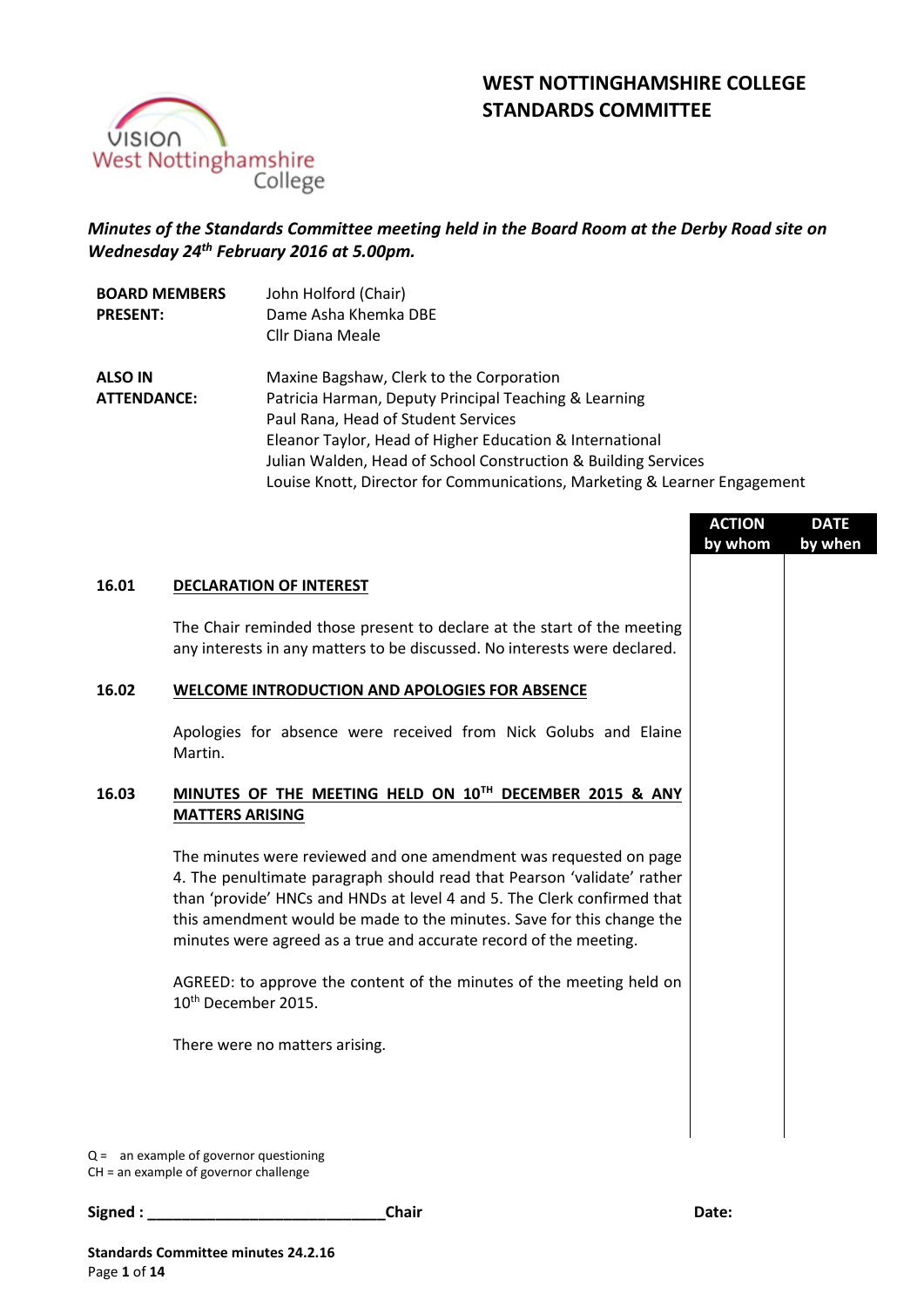### **16.04 ACTION PROGRESS REPORT**

Members reviewed the update provided and were happy with the progress being made.

AGREED: to note the content of the table presented.

#### **16.05 DEPUTY PRINCIPAL'S REPORT**

The Deputy Principal introduced this item and drew members' attention to a number of key points.

### a) Inspection 2012 – areas for improvement and progress.

Members' attention was drawn to appendix A which was described as an 'ongoing document which is updated every 6 months'. Page 9 of the report summarises the key improvement areas and the current position in relation to each. Section 2.2 of the report details areas for improvement which were specific to the curriculum areas inspected, again an update on these with a summary on the current position is given in appendix A.

# b) Ofsted Chief Inspector Report

In the executive summary, the report finds that the majority of general FE colleges inspected in the 14/15 year were judged less than good with only 35% judged good or outstanding. This reflects the fact that general FE colleges are struggling on a number of fronts. It was confirmed that the statistics include colleges which were also re-inspected. The comment was made that 'Apprentices should be an aspirational route chosen by many young people but this is undermined by the local quality of much of what is on offer'. This comment reflects the fact that apprenticeships are a key focus for Ofsted. Members' attention was also drawn to section 3.3 of the report which identifies a number of key matters including problems with English and maths, financial pressures, inability of many FE colleges to successfully adapt the delivery of GCSE English and maths and weaker apprenticeship provision than required. One part of the report notes that high quality apprenticeships were typically found in industries that have a lot of established reliance on employing apprentices to develop their future workforce.

# c) Personal development, behaviour and welfare (student disciplinary)

The new judgement in the Ofsted CIF, 'personal development' behaviour and welfare' includes reference to behaviour and conduct. Inspectors will judge whether learners comply with any guidelines for behaviour and conduct stipulated by providers or employers and manage their own feelings and behaviour at work and during learning lessons. In general students comply with College guidelines for behaviour and conduct,

Q = an example of governor questioning

CH = an example of governor challenge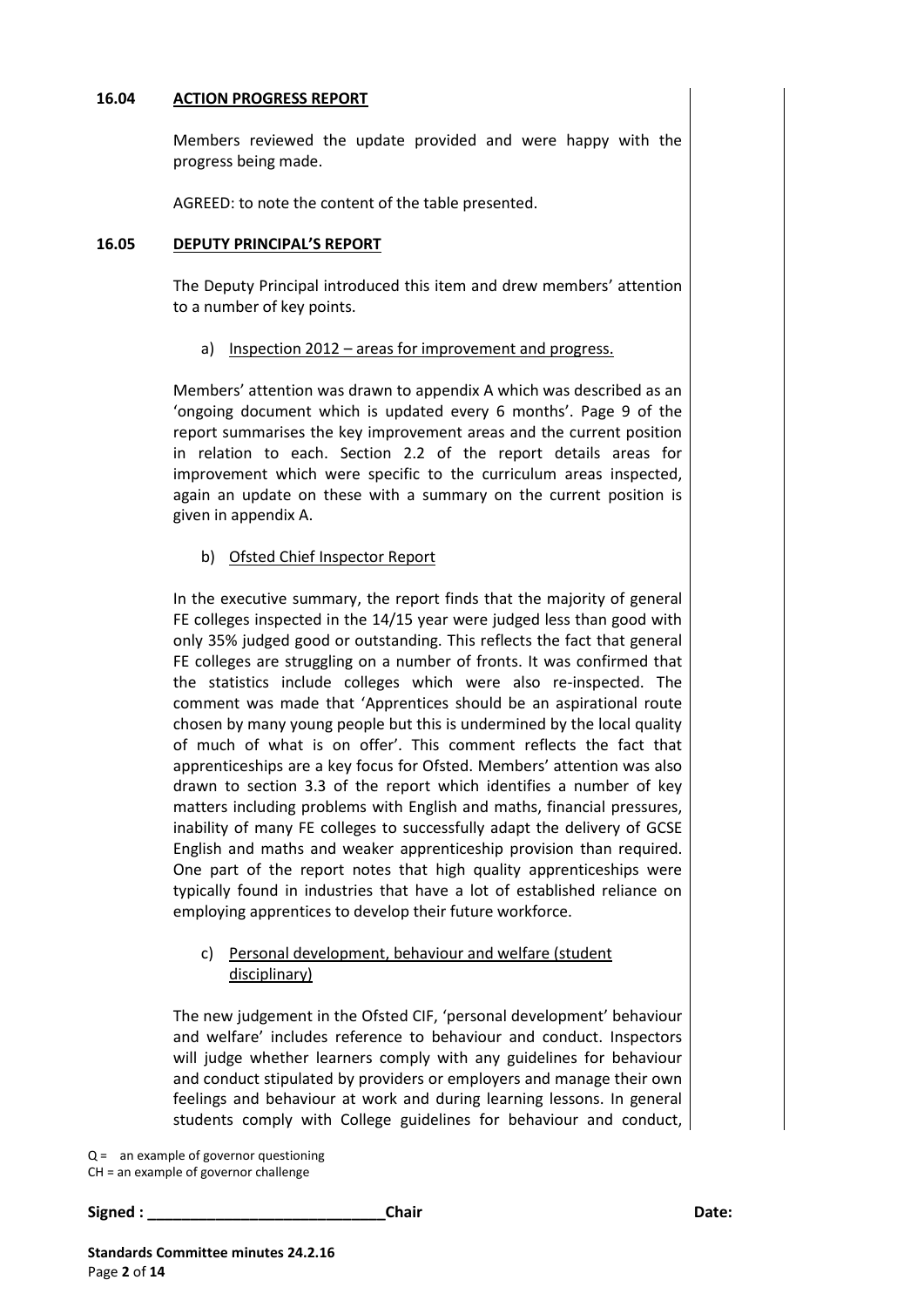however there are exceptions which do not meet the required standard. The College has a student code of conduct and disciplinary procedure which outlines expectations in terms of conduct. The College always works on the basis of positive behaviour management rather than the disciplinary route where possible. The aim is to support students in their understanding of what is and isn't appropriate in a College environment and in an employment setting. The disciplinary procedure has two elements, informal and formal. The informal element is used to address minor misdemeanours which are dealt with by the tutors. There are three stages to the formal procedure which may result in formal warnings. The final stage (stage 3) may lead to a student going to a formal disciplinary panel which may result in a final written warning or exclusion.

There have been eight stage 3 disciplinary panel hearings during the period September to December 2015. Of these, three students have been excluded from the College for a number of reasons, including physical assault on another student, violent behaviour towards another student and theft of another students bicycle. It was explained that using the discipline system effectively enables the College in the vast majority of instances to support students and only in extreme cases is there an exclusion.

Members reviewed the statistics provided at paragraph 4.6 and questioned whether the high number of stage 1 and 2s recorded in the Care and Education Studies and Lifestyle areas is because of high student numbers or other reasons. It was explained that Health and Social Studies and the Lifestyle provision tend to be very female orientated and can involve groups of girls acting inappropriately together. It was also explained that in the Lifestyle area the team may use stage 1s to tackle poor attendance whereas others don't, and that this reflects the commercial nature of the environment here. It was explained that on the whole, student behaviour is exemplary. Members also commented that there appeared to be a high number of incidents for Engineering and Transport skills, they questioned whether the statistics include VSS students. It was confirmed that VSS students are excluded from this data. It was explained that staff in this area have started to use the disciplinary process more effectively and as a consequence this has led to an increase in the number of incidents recorded.

#### d) Blended learning

The FELTAG report outlined the need to nudge the culture of the FE and skills sector towards more extensive and effective use of virtual blended and online learning of all kinds – whether academic or vocational – and taking account of the different needs of different learners. In order to move the agenda forward, the College is part of a consortium of colleges working together to develop online learning materials. As part of the curriculum planning process for 16/17, it has been agreed that a proportion of level 3 and level 2 programmes will be delivered through

Q = an example of governor questioning

CH = an example of governor challenge

**Signed : \_\_\_\_\_\_\_\_\_\_\_\_\_\_\_\_\_\_\_\_\_\_\_\_\_\_\_\_Chair Date:**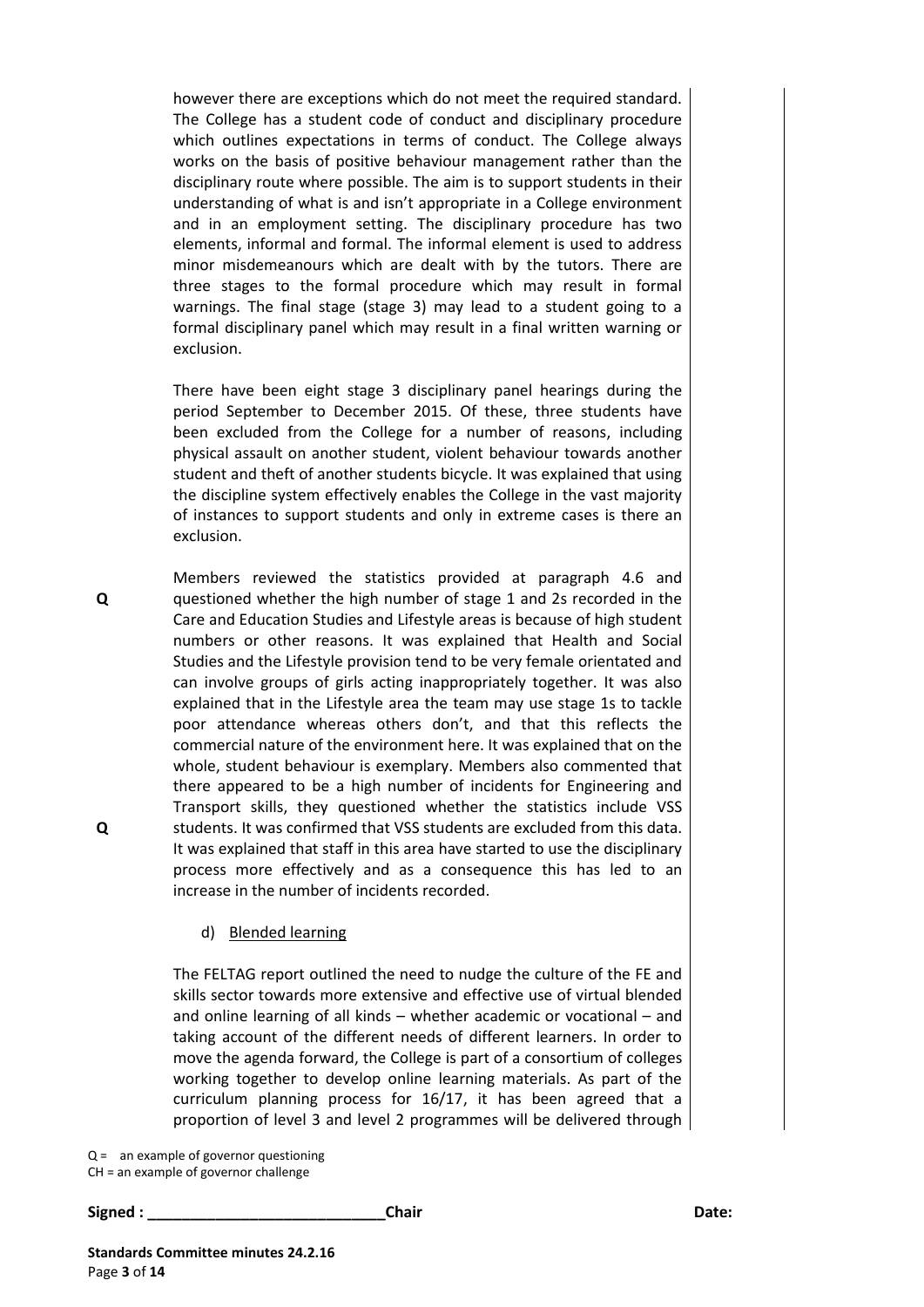|       | online learning. For level 2 programmes, 30 hours will be online and for<br>level 3 programmes, 60 hours per year. The delivery of blended learning<br>for level 1 programmes is optional at this stage and will be developed<br>over time. The inclusion of blended learning as part of HE programmes<br>will be developed as validation allows i.e. this will be included as part of<br>new validations and on a rolling programme as awards are revalidated<br>with university partners.                                                                                                                                                                                                                                                                                                                                                                                       |                 |                  |
|-------|-----------------------------------------------------------------------------------------------------------------------------------------------------------------------------------------------------------------------------------------------------------------------------------------------------------------------------------------------------------------------------------------------------------------------------------------------------------------------------------------------------------------------------------------------------------------------------------------------------------------------------------------------------------------------------------------------------------------------------------------------------------------------------------------------------------------------------------------------------------------------------------|-----------------|------------------|
|       | AGREED: to note the update provided.                                                                                                                                                                                                                                                                                                                                                                                                                                                                                                                                                                                                                                                                                                                                                                                                                                              |                 |                  |
| 16.06 | <b>QIP 2015/16 PROGRESS UPDATE</b>                                                                                                                                                                                                                                                                                                                                                                                                                                                                                                                                                                                                                                                                                                                                                                                                                                                |                 |                  |
|       | The Deputy Principal introduced this item and drew members' attention<br>to page 21 which summarises the key actions. It was noted that an<br>update for February 2016 is provided in each section of the QIP. The<br>Deputy Principal provided assurance that she was confident that all areas<br>were being addressed. Members were advised that an update on the QIP<br>position would be provided to the next meeting.                                                                                                                                                                                                                                                                                                                                                                                                                                                        | Director<br>Q&A | <b>June 2016</b> |
|       | AGREED: to note the update provided.                                                                                                                                                                                                                                                                                                                                                                                                                                                                                                                                                                                                                                                                                                                                                                                                                                              |                 |                  |
| 16.07 | <b>QUALITY REPORT</b>                                                                                                                                                                                                                                                                                                                                                                                                                                                                                                                                                                                                                                                                                                                                                                                                                                                             |                 |                  |
|       | The Principal indicated that she would wish to withdraw the report<br>provided from this meeting. She indicated that following a review of the<br>report she feels that it is not appropriate for discussion and it needs to<br>be revisited and rewritten with a clear focus on quality. Generally, the<br>paper is too cumbersome in its writing with a lack of focus on the issues<br>to be identified for governor knowledge. The level of information<br>provided does not assist governors in their ability to track and monitor<br>progress. In addition there are a number of inconsistencies to be<br>addressed which require clarity, these include:                                                                                                                                                                                                                    |                 |                  |
|       | Executive summary - with regard to the data dashboard and the<br>number of students these are inconsistent, they are included as<br>numbers but then jump from numbers to percentages midway<br>through thus causing confusion.<br>Paragraph 5.3 retention by study programme - there is a miss<br>$\bullet$<br>match between the data in this section and the data included<br>within appendix A. The School of Learning referred to is also<br>incorrectly named.<br>6.2 early leavers' data - included within the withdrawal numbers<br>$\bullet$<br>are those who never attended and those who were not allowed<br>to enrol. This is therefore an inaccurate representation of the<br>number of actual withdrawals.<br>6.6 volume of leavers $-$ again there is a mismatch between the<br>$\bullet$<br>information given in this section and that presented in appendix<br>А. |                 |                  |
|       | $Q =$ an example of governor questioning                                                                                                                                                                                                                                                                                                                                                                                                                                                                                                                                                                                                                                                                                                                                                                                                                                          |                 |                  |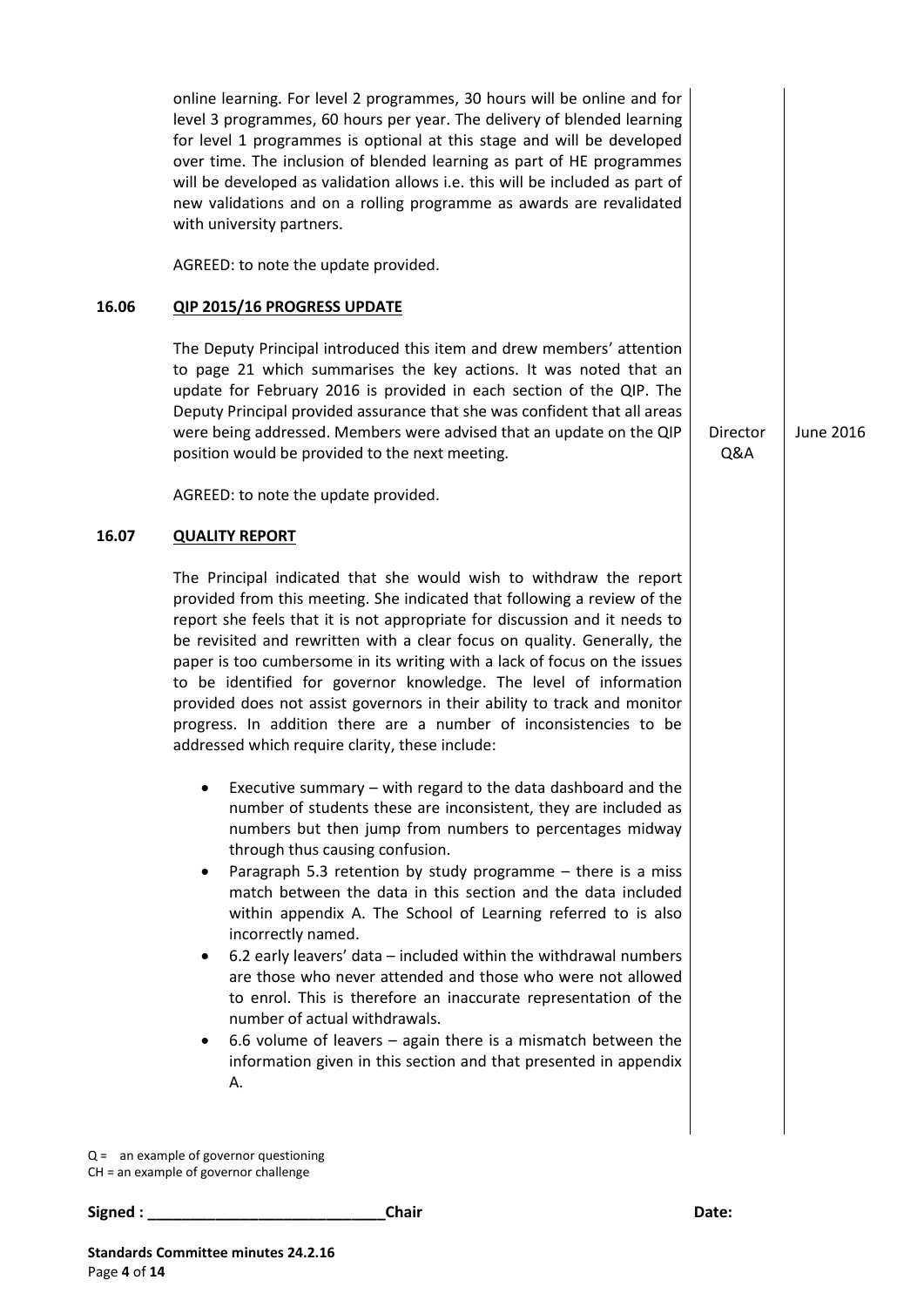|       | Pages 51 and 52 - the data is confusing and does not address the<br>$\bullet$<br>apprenticeship framework, actual and timely success rates, NVQs<br>in the workplace.                                                                                                                                                                                                                                                                                                                                                                                                                                                                                                                                                                                                                                                                                                                                                                                                                                                                                                                                                                                                                                                                                                                                                                                                                                                                                                                                                                                                                                                                                                                                                                                                                                                                                                                                                                                                      |                    |            |
|-------|----------------------------------------------------------------------------------------------------------------------------------------------------------------------------------------------------------------------------------------------------------------------------------------------------------------------------------------------------------------------------------------------------------------------------------------------------------------------------------------------------------------------------------------------------------------------------------------------------------------------------------------------------------------------------------------------------------------------------------------------------------------------------------------------------------------------------------------------------------------------------------------------------------------------------------------------------------------------------------------------------------------------------------------------------------------------------------------------------------------------------------------------------------------------------------------------------------------------------------------------------------------------------------------------------------------------------------------------------------------------------------------------------------------------------------------------------------------------------------------------------------------------------------------------------------------------------------------------------------------------------------------------------------------------------------------------------------------------------------------------------------------------------------------------------------------------------------------------------------------------------------------------------------------------------------------------------------------------------|--------------------|------------|
|       | The Principal advised that the Deputy Principal has been asked to review<br>the report and ensure key issues are clear for Governors, together with<br>an explanation regarding 'the what and the why and actions being taken<br>to address the areas of concern'. The Deputy Principal confirmed that<br>she would provide an updated quality report as soon as possible, this<br>would be circulated outside the meeting rather than waiting for the date<br>of the next meeting.                                                                                                                                                                                                                                                                                                                                                                                                                                                                                                                                                                                                                                                                                                                                                                                                                                                                                                                                                                                                                                                                                                                                                                                                                                                                                                                                                                                                                                                                                        | <b>DP: T&amp;L</b> | April 2016 |
|       | AGREED: to note the update provided.                                                                                                                                                                                                                                                                                                                                                                                                                                                                                                                                                                                                                                                                                                                                                                                                                                                                                                                                                                                                                                                                                                                                                                                                                                                                                                                                                                                                                                                                                                                                                                                                                                                                                                                                                                                                                                                                                                                                       |                    |            |
| 16.08 | <b>SUCCESS RATES</b>                                                                                                                                                                                                                                                                                                                                                                                                                                                                                                                                                                                                                                                                                                                                                                                                                                                                                                                                                                                                                                                                                                                                                                                                                                                                                                                                                                                                                                                                                                                                                                                                                                                                                                                                                                                                                                                                                                                                                       |                    |            |
|       | The Deputy Principal introduced this item and confirmed that this report<br>is an update on information already provided to the Board regarding<br>success rate data for 2014/15. Members attention was drawn to a<br>number of key matters:                                                                                                                                                                                                                                                                                                                                                                                                                                                                                                                                                                                                                                                                                                                                                                                                                                                                                                                                                                                                                                                                                                                                                                                                                                                                                                                                                                                                                                                                                                                                                                                                                                                                                                                               |                    |            |
| Q     | Paragraph $2.3 - it$ was explained that the publication of national<br>rates has been delayed and therefore the College is still<br>comparing the current position with 13/14 benchmarks. The<br>Committee questioned whether this was impacting upon the<br>College's capacity to know its own position. It was explained that<br>there is no real impact as the College continues to always<br>compare itself on a year by year basis so that it is clear regarding<br>its own trends irrespective of the national position.<br>Classroom based learning by age excluding functional skills -<br>٠<br>when performance is analysed (excluding functional skills) the<br>College performs well with success for 16-18 and 19+ cohorts<br>together at 89% being 4% above national success. However,<br>there is a 3% decline in performance from the previous years at<br>83% for 16-18 students with 4,468 leavers but this is still 2%<br>above the national rate. This slight decline is due to a 1% decline<br>in both achievement and retention. Adult success has remained<br>static at 93% which is 5% points above the national success rate.<br>Classroom based learning success $-$ all ages by level including<br>functional skills $-$ the success rates for level 1, 2 and 3 for 16-18<br>year olds were below the national rate. At level 1 and 2 the low<br>success rates are due to lower functional skills success rates. At<br>level 3 the key issues were with AS level and some level 3<br>vocational qualifications.<br>Classroom based learning success, all ages by level excluding<br>$\bullet$<br>functional skills - headline performance all ages excluding<br>functional skills is 89% with 12,596 leavers being 4% above<br>national success. Entry levels 1 and 2 are all performing at or<br>above national success. Both 16-18 and 19+ provision are above<br>their respective national rates.<br>$Q =$ an example of governor questioning |                    |            |

**Signed : \_\_\_\_\_\_\_\_\_\_\_\_\_\_\_\_\_\_\_\_\_\_\_\_\_\_\_\_Chair Date:**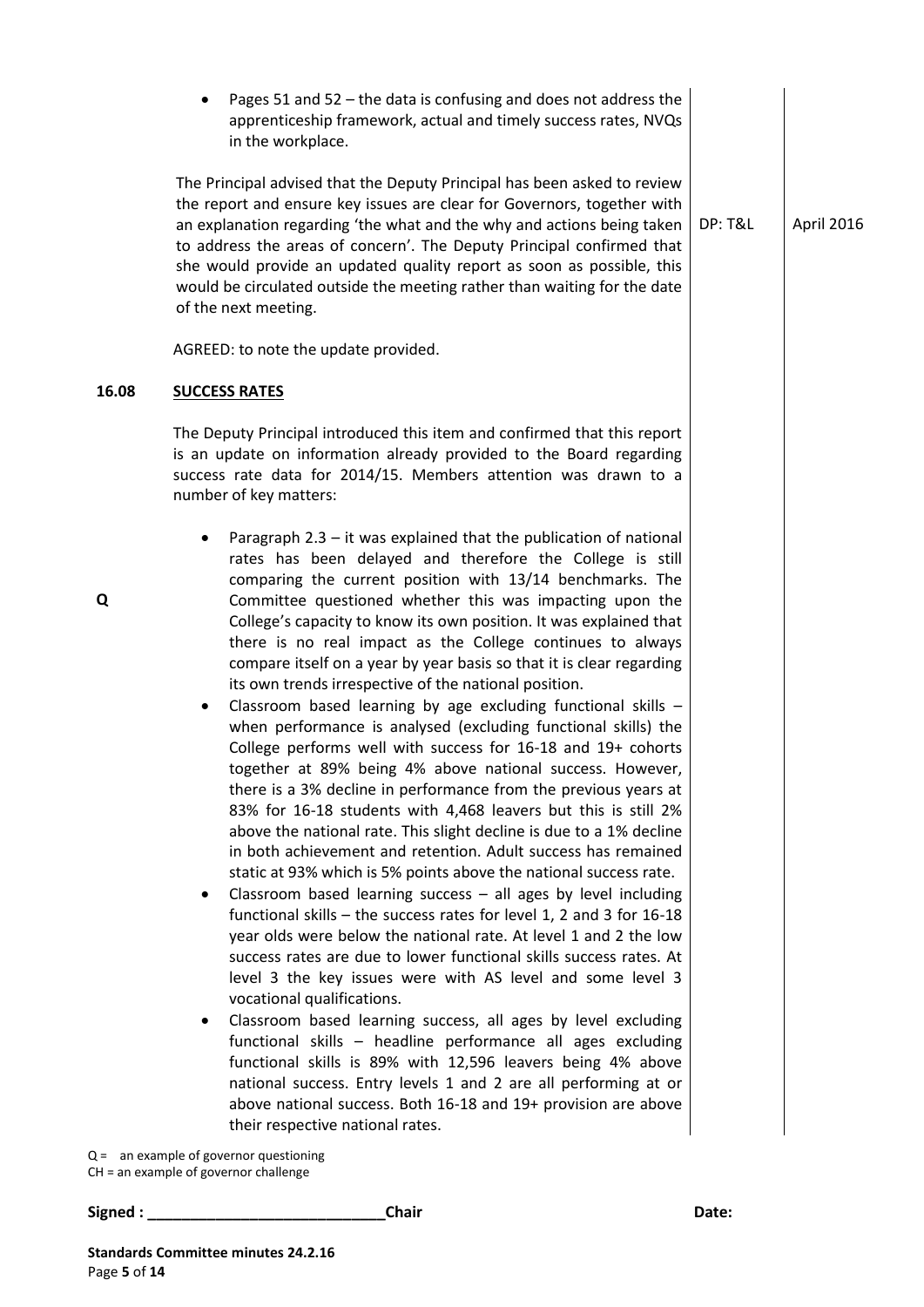- Section 4.6 summarises the apprenticeships 3 year trend data and national success by levels. It was confirmed that this information is broken down by each level of apprenticeships.
- Timely success for apprenticeships the most significant overall category is level 2 apprenticeships with 3,471 leavers and success at 80% being 11% above national success. Timely success in relation to all apprenticeships has improved from 62% to 68% with 4,417 leavers, 13% above national success. The most significant timely category is level 2 apprenticeships with 3,401 leavers and at 73% success is an improvement of 6% on 2013/14 and 17% above national success. Timely success at level 3 has declined to 51% and is 3% below national success with 1,009 leavers.

**Q/CH** In reviewing the statistics, the Committee commented that the timely success for higher level apprenticeships has dipped significantly and they questioned why and challenged the College to improve this. It was explained that there are only seven students within this cohort and therefore any decline in performance effects percentages very quickly. It was acknowledged that in terms of overall success and timely success the position regarding advanced/high level apprenticeships is an area to improve.

The Committee indicated that in previous meetings the College had indicated that they were struggling to recruit suitable teachers to deliver functional skills, they questioned whether the position had now improved. The Deputy Principal indicated that the College is making 'small steps'. They did recruit some new staff for this academic year but have had to release two in the probationary period. In addition, there are more long standing members of staff who have resigned at the end of last term as a result of being at the end of capability procedures. The Committee was advised that the College has a maths graduate who has been an excellent appointment.

Assurance was given to the Committee that the College is doing everything it can and that the standards of teaching and learning are improving. The College is getting a lot of positive feedback from students. What is being seen is a consistent message now from all staff regarding the importance of maths and English.

**Q CH** Members considered section 7.5 of the report and questioned why the success rates are so bad in relation to overall success percentages for maths. It was explained that students simply really struggled with the exam. It was noted that there is a doubling in the number of students who are required to continue to take maths and English GCSE. The doubling of numbers over a two year period coincides with a significant decline in success rates. The Committee commented that they would find it interesting to see whether the national benchmarks dip generally in this area, however they challenged that even if they do it is not an excuse and all College staff must work hard to address this issue. This is

Q = an example of governor questioning CH = an example of governor challenge

**Signed : \_\_\_\_\_\_\_\_\_\_\_\_\_\_\_\_\_\_\_\_\_\_\_\_\_\_\_\_Chair Date:**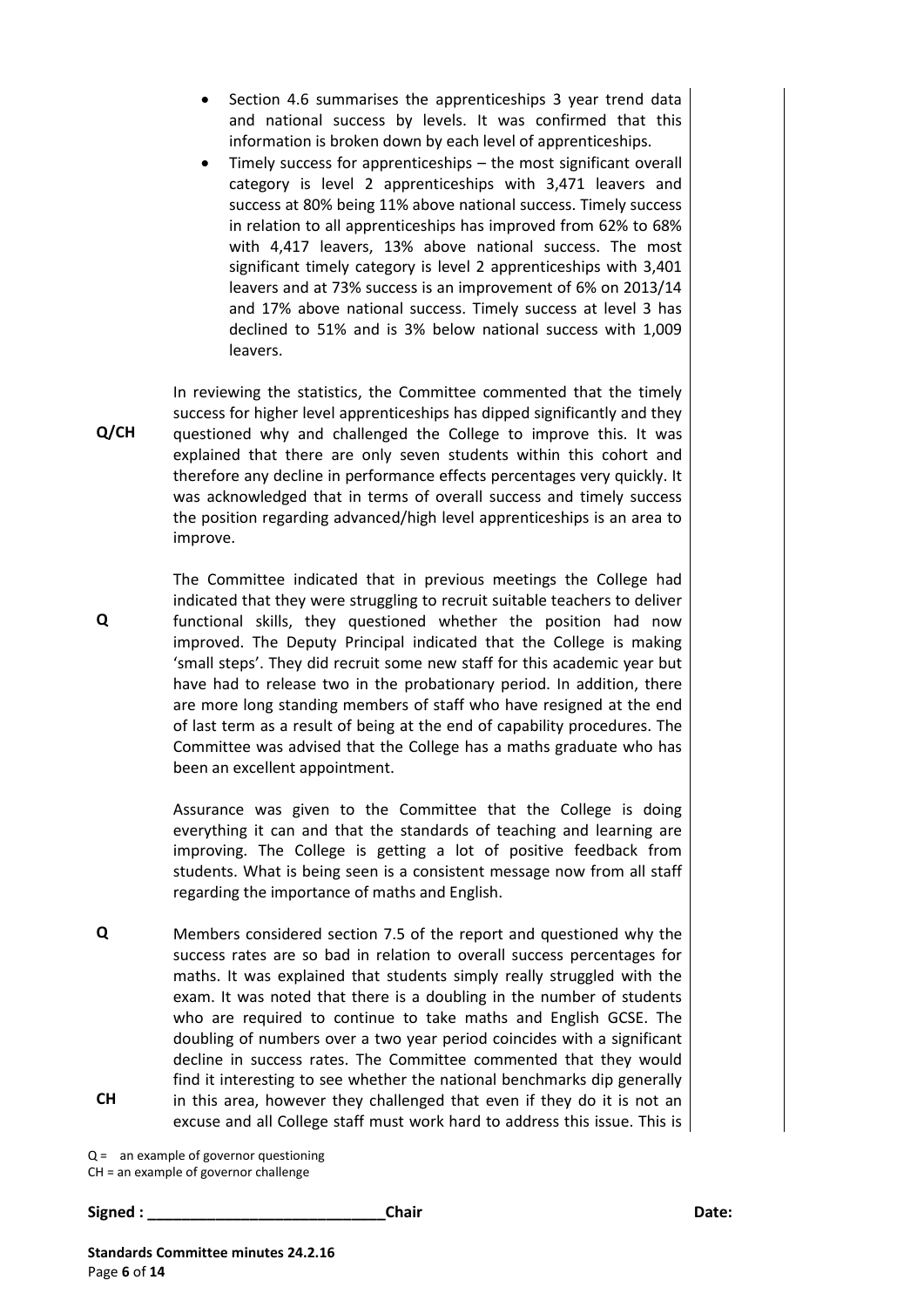an area that will impact upon the College's ability to move to an outstanding position and therefore needs to be fully understood. It was explained that 40% of students came to College in 14/15 without maths and English and this percentage has again increased for 15/16. Members' attention was drawn to appendix A which explains how the QAR will be developed. It was felt that this information would be more relevant when published. AGREED: to note the update provided. **16.09 STUDY PROGRAMMES** The Deputy Principal introduced this item and confirmed that study programmes, including English and maths and work placements/work experience, are a critical inspection focus and as a consequence an update will provided at every Committee meeting. The Committee questioned whether the governing body as a whole are fully aware of its importance. It was acknowledged that a briefing session had been provided but the Committee felt that it would be useful to provide a refresher/update. Key matters brought to members attention from the report included were: • Section  $2 -$  all students aged 16-19 are expected to follow a study programme tailored to their prior attainment by age 16 and future education and career aspirations. Section 3 - retention and attendance – the statistics show that retention and attendance whilst lower than vocational areas, is not as bad as originally feared. It was explained that the data provided relates to students still at College after the six week cut off point. Those students who withdraw before the six week date amount to approximately 300 but are not included within the data, the baseline at section 3.1 is students at College after 42 days. Section 4 Maths and English In 2014/15 3,002 enrolled to a 16-19 study programme and of these a) 311 have not attained GCSE A\*-C English on entry (but did have maths) b) 258 had not attained GCSE A\*-C maths on entry (but did have English) c) 960 had not attained GCSE A\*-C English or maths on entry. This equates to 40.9% of entrants not having attained GCSE A\*-C English and 39.1% not having attained GCSE A\*-C in maths. In 2015/16 281 students enrolled to a 16-19 study programme and of these a) 370 had not attained GCSE A\*-C English on entry (but did have maths) DP: T&L Each Meeting

Q = an example of governor questioning

CH = an example of governor challenge

**Signed : \_\_\_\_\_\_\_\_\_\_\_\_\_\_\_\_\_\_\_\_\_\_\_\_\_\_\_\_Chair Date:**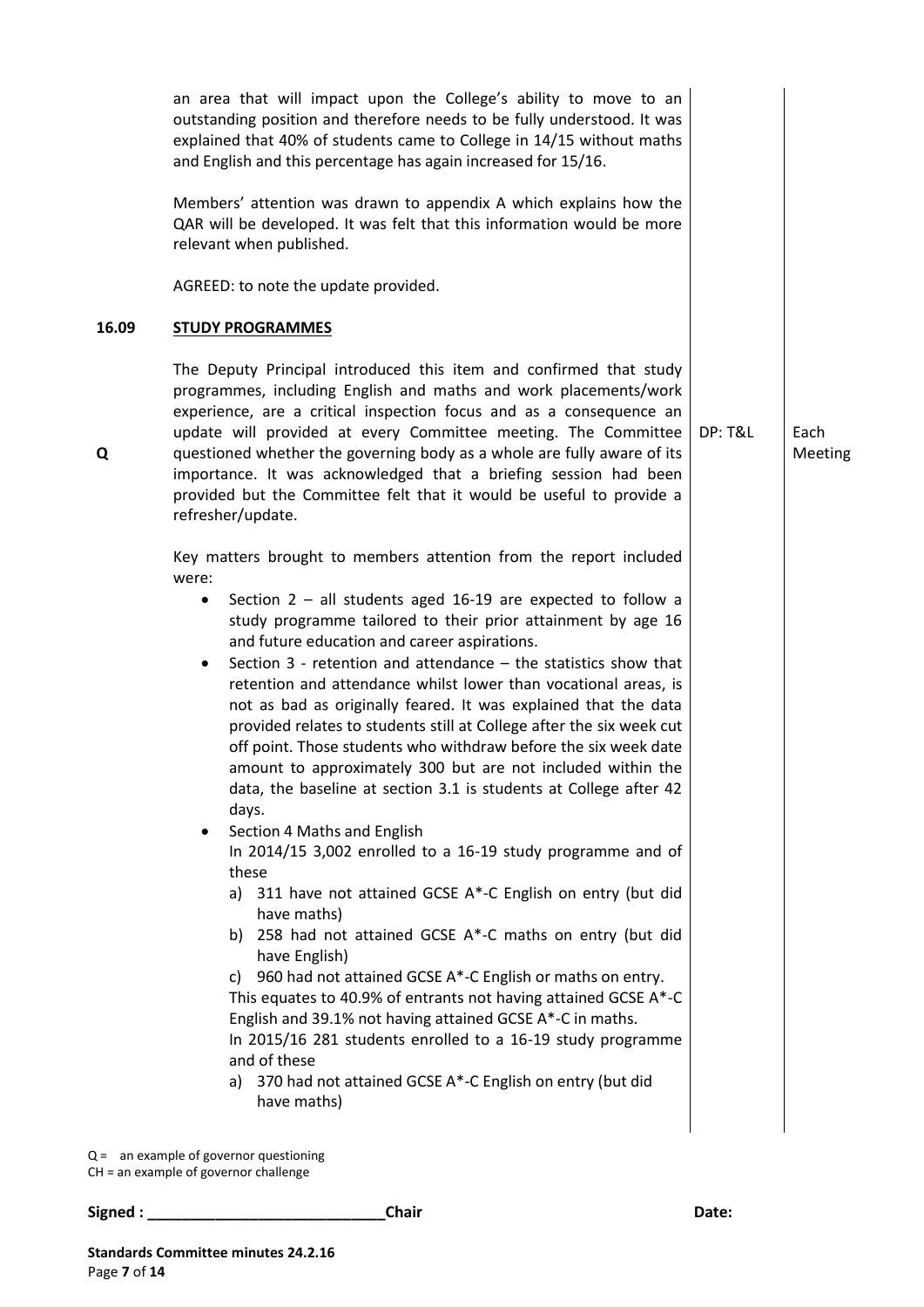- b) 282 had not attained GCSE A\*-C maths on entry (but did have English)
- c) 952 had not attained GCSE A\*-C English or maths on entry

This equates to 46.9% of entrants not having attained GCSE A\*-C English and 43.84% not having attained GCSE A\*-C in maths.

The Committee questioned how many students there are at College where English is not their first language. It was explained that the nonwhite British category is circa 200 and these are likely to be eastern European students with a reasonable assumption that English will not be their first language. In other categories there are only a handful of students. It was accepted that this would not explain the percentage statistics. The Committee all agreed that the most concerning figure was the number of individuals who come to College with neither maths nor English.

Members' attention as drawn to sections 5 & 6 of the report which summarises the improvement strategy in place for maths and English and the staffing issues relating to these areas.

Members reviewed the information provided at section 7 relating to work experience/work placements and it was explained that this is an area of significant focus and an issue for the sector. It was explained that as at 5<sup>th</sup> February 2016 43.4% of students had already completed or have a confirmed placement to attend. At the end of 14/15 44% of students on study programmes had completed an external work placement. This figure will be exceeded in 2015/16, although it was explained that the College is not confident that it will be able to say that every student has gone on a work placement. In terms of the statistics provided, it was explained that in Care and Education it is mandatory to undertake work experience and work placements for the qualification and therefore the percentage is high. In the lifestyle Academy they have done really well to secure a number of really quality placements.

It was generally explained that providing maths and English is a condition of funding. Providing work experience and work placements is not, however it is an expectation. It was confirmed that this year there has been significant focus by the executive in ensuring that all staff find all students work placements and this includes placements in College.

The Committee was advised that the College does have some students who are not ready for placements but assurance was given that the College is working with them to get them ready and this will certainly be the case for the majority after Easter. Some students refuse to go on placements and in these circumstances the College helps to build their confidence. To support this there are a number of external speakers who are invited in to College to try and give students as wide a level of exposure as possible. There are still some students who lack confidence and presence. The Committee felt that the College may have to look to

Q = an example of governor questioning

CH = an example of governor challenge

**Signed : \_\_\_\_\_\_\_\_\_\_\_\_\_\_\_\_\_\_\_\_\_\_\_\_\_\_\_\_Chair Date:** 

**CH**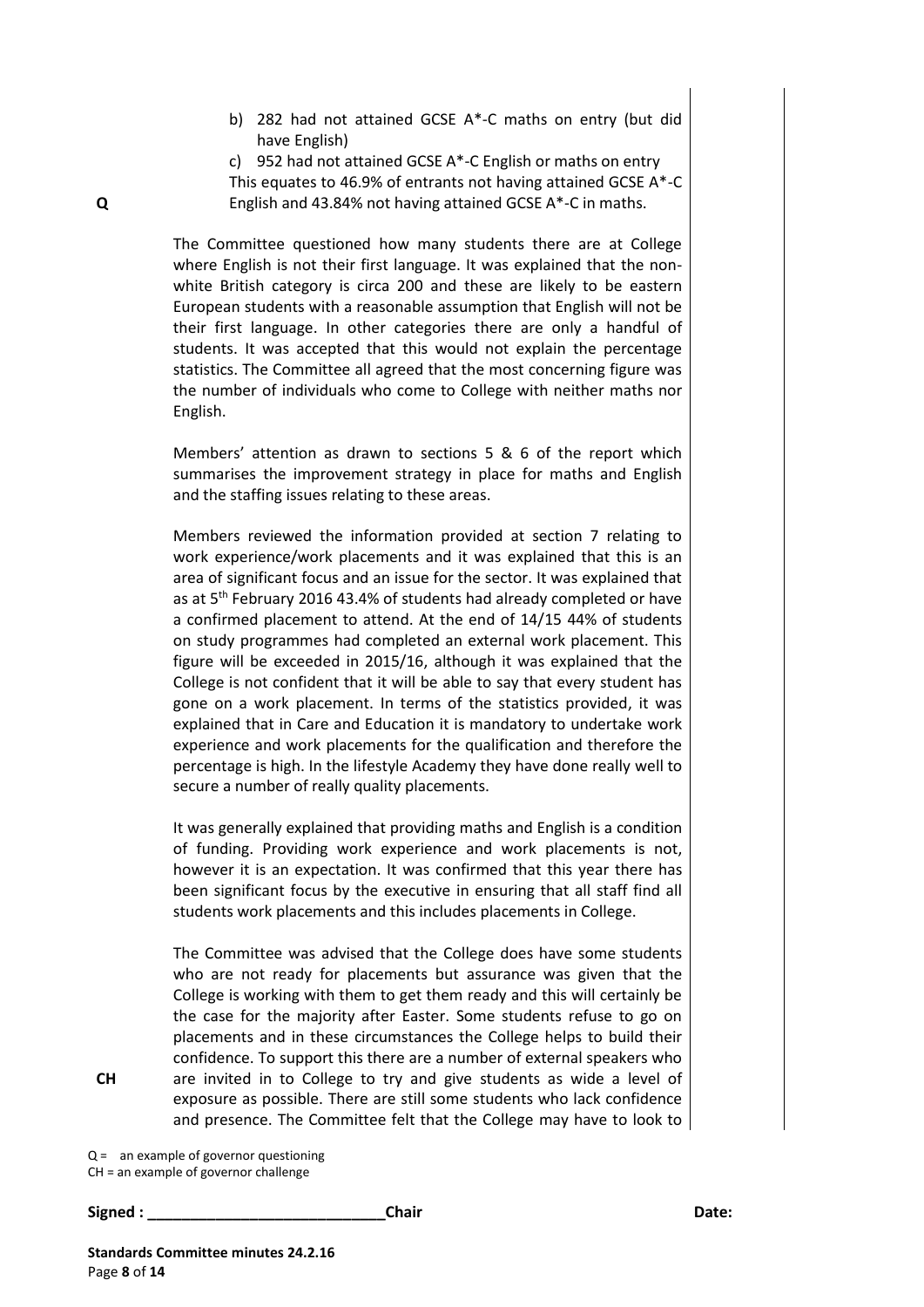|           | develop students differently in the future on a much more regular basis.<br>They felt that it was important to get some students 'operating outside<br>of their comfort zone' and there may additionally be more to be done in<br>terms of improving their general knowledge. The Deputy Principal<br>confirmed that there may need to be more focus in certain curriculum<br>areas than others. The Principal felt that there was more to be done in<br>terms of developing and utilising the entrepreneur programme and<br>asked that the Deputy Principal and the Head of Student Services take<br>this up as an action point.                                                                                                                                                                                                                                                                                                                                                                                                                                                                                                                                                                                                                                     | Dep $P/$<br>Head of SS | 2016          |
|-----------|-----------------------------------------------------------------------------------------------------------------------------------------------------------------------------------------------------------------------------------------------------------------------------------------------------------------------------------------------------------------------------------------------------------------------------------------------------------------------------------------------------------------------------------------------------------------------------------------------------------------------------------------------------------------------------------------------------------------------------------------------------------------------------------------------------------------------------------------------------------------------------------------------------------------------------------------------------------------------------------------------------------------------------------------------------------------------------------------------------------------------------------------------------------------------------------------------------------------------------------------------------------------------|------------------------|---------------|
| <b>CH</b> | In terms of improving student confidence and student work skills, the<br>Committee indicated that having identified an issue they would like a<br>better understanding of how this is to be addressed. The Head of<br>Student Services explained that the team have started offering a<br>programme of debate through the wider learning team. It was felt that<br>as part of wider learning, students need to have more clarity regarding<br>how to progress to the next level. The College could improve its<br>communication with students about progression opportunities. The<br>Deputy Principal confirmed that she would discuss this as part of the<br>curriculum managers' forum planned for next week, this would give all<br>staff an opportunity to discuss and share practice.                                                                                                                                                                                                                                                                                                                                                                                                                                                                           | <b>DP: T&amp;L</b>     | March<br>2016 |
|           | AGREED: to note the update provided.                                                                                                                                                                                                                                                                                                                                                                                                                                                                                                                                                                                                                                                                                                                                                                                                                                                                                                                                                                                                                                                                                                                                                                                                                                  |                        |               |
| 16.10     | <b>EQUALITY &amp; DIVERSITY UPDATE</b>                                                                                                                                                                                                                                                                                                                                                                                                                                                                                                                                                                                                                                                                                                                                                                                                                                                                                                                                                                                                                                                                                                                                                                                                                                |                        |               |
|           | The Director for Communications, Marketing and Learner Engagement<br>introduced this report and key matters were brought to members'<br>attention:                                                                                                                                                                                                                                                                                                                                                                                                                                                                                                                                                                                                                                                                                                                                                                                                                                                                                                                                                                                                                                                                                                                    |                        |               |
|           | Staff profile has not changed significantly over the last three<br>٠<br>years.<br>The College's BAME staff profile has slightly increased on the<br>previous year and at 6.2% BAME the College has a staff profile in<br>excess of local population (5.3%) and is in line with its 16-18 on<br>campus student profile (6%)<br>At the end of 2014/15, the number of 'unknowns' for sexual<br>$\bullet$<br>orientation had reduced significantly and were at just over 40%<br>unknowns. This has subsequently reduced further and is now<br>37.5% unknowns (the stonewall benchmark is 50%). Our LGBT<br>profile currently stands at 1.6%<br>The team monitor staffing data for a whole range of indicators<br>$\bullet$<br>relating to recruitment, selection, disciplinary and grievances as<br>well as pay. This data is analysed by protected characteristics to<br>highlight any issues of note or of concern. The steering group did<br>not identify any issues of note within the staffing data for<br>2014/15.<br>In terms of the student population the overall BAME profile at<br>٠<br>90% is significantly skewed by the apprenticeship provision<br>which has a BAME profile of around 25%. On campus 6% of the<br>$Q =$ an example of governor questioning |                        |               |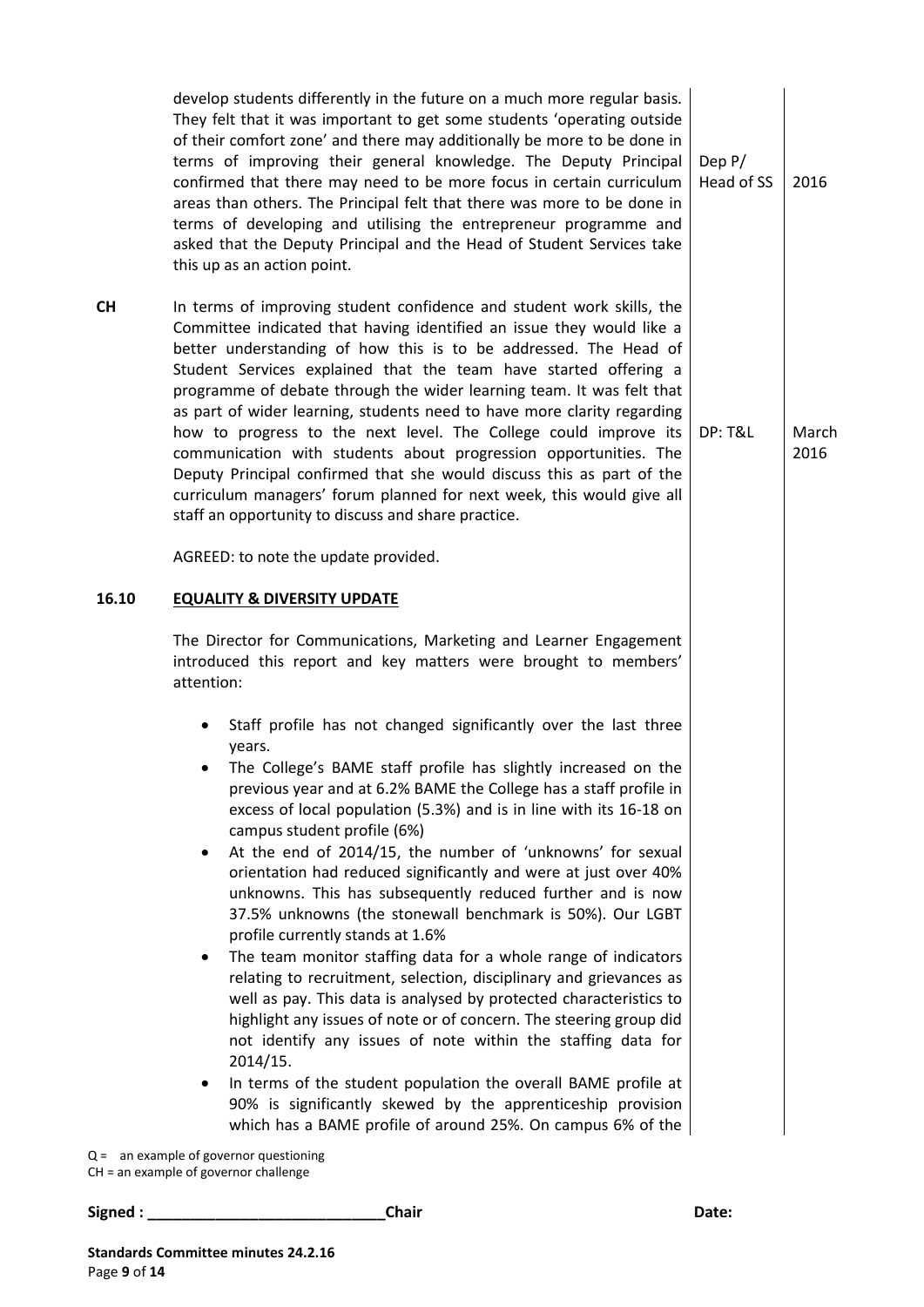16-18 student population were from BAME groups. Approximately 20% of the student body declared some form of disability or learning difficulty (which is a pretty steady trend) and approximately 50% of the student body are female except for 24+ apprentices when the general profile is very much weighted towards males (28% female)

- Section 2.6 gives key headlines in terms of outcomes for students. Generally underrepresented groups tend to do better.
- In terms of classroom based provision, the most significant achievement gap relates to white British students who underachieve by 11% against their non-white British counterparts. This gap is widening and is particularly at levels 1 and 2 and more predominantly within the 19+ cohort of students. This is of concern for the College and has been raised and discussed with Heads of School and curriculum managers. It was acknowledged that this gap will be skewed slightly by the numbers in certain groups and categories. To give a clearer picture next year, the College intends to layer on top of this data information regarding free school meals.
- Within Higher Education, across the board achievement gaps have been closed. White British students underperform against their BAME counterparts by 8%, however very low numbers of BAME students within this area are skewing outcomes significantly. Students who declare a disability within HE underperform by 7%, however this gap has been closed by 3% on the previous year as a result of better advice and guidance to HE students regarding their early applications for support.
- Within the apprenticeship provision, females underperform by 6%. This has been narrowed to one partner, London Hair, with the predominance of female students and relatively low success rates. This is an ongoing issue with this particular partner and is being monitored.
- Good progress has been made against the actions identified within the Equality and Diversity action plan
- In January 2016, the College was named 93rd in the Stone Wall top 100 employers and was the only further education college to be named in the list. The College had formal feedback and was pleased that some really good practice had been identified. In terms of the recommendations for improvement, all were felt to be easily achievable.
- Stop racism campaign in December the College signed up to a national campaign called stop racism. As an organisation you have to sign up to a particular theme and the College has agreed that it will sign up to the theme 'Stopping racism is my responsibility'. The campaign will be launched shortly and will include a tutorial around racism, external speaker input particularly in relation to refugees and immigration as well as interactive displays and stands.

Q = an example of governor questioning

CH = an example of governor challenge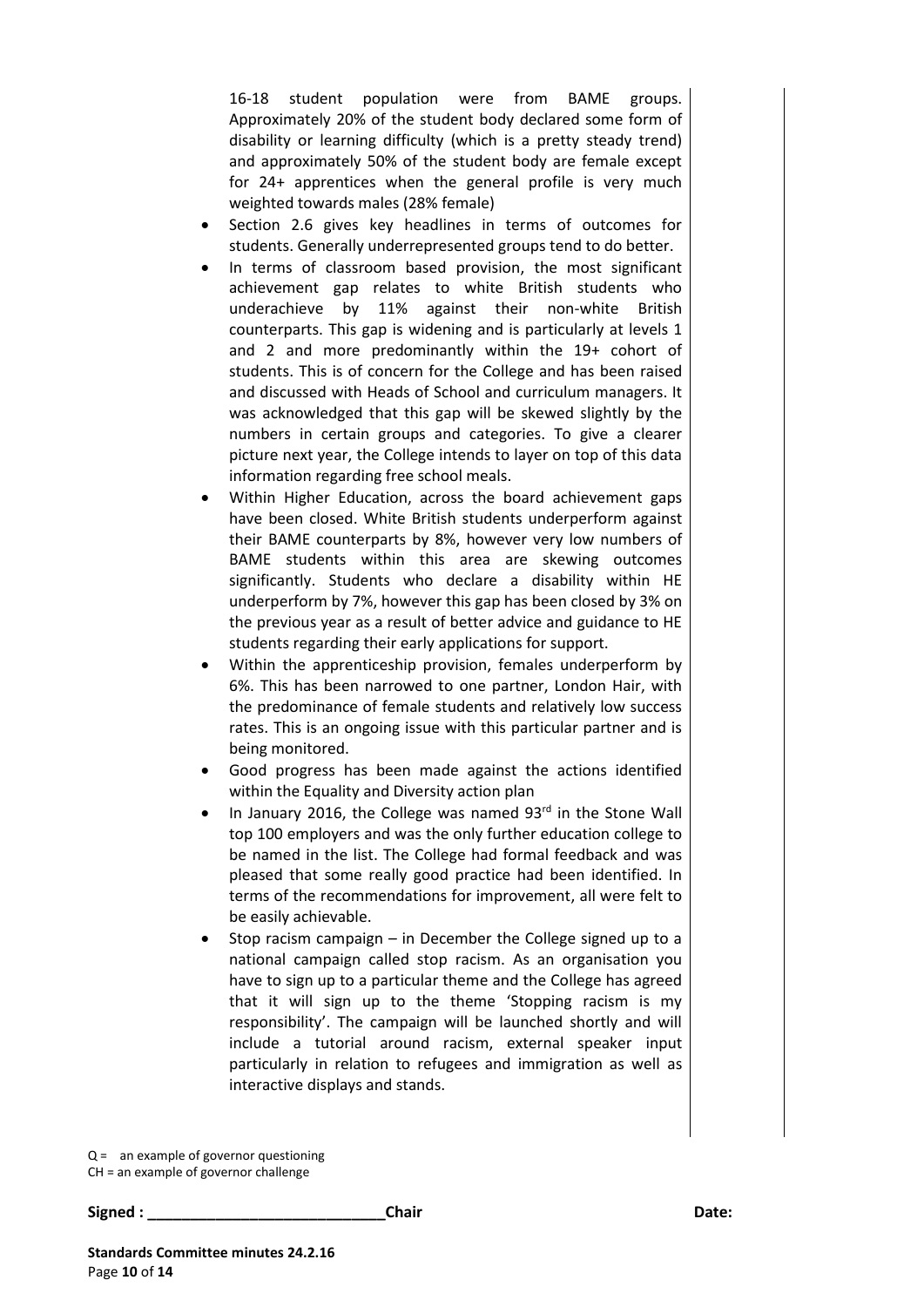In general discussion the Committee acknowledged that BME statistics are not solely influenced by ability, there is also culture and expectations to consider, for example outperforming Indian and Chinese students nationally. It was confirmed that the sector as a whole is seeing an improving position in relation to African Caribbean students.

AGREED: to note the update provided.

#### **16.11 HE UPDATE**

The Head of Higher Education and International introduced this item and confirmed

- The report includes an update on student feedback for the autumn term
- The outcomes of the two external reviews (Pearson and University of Derby) were positive.
- The report highlights the College's involvement in the AOC scholarship and also its response to the consultation on the HE green paper and to guidance of the office of independent adjudicator.
- The report includes key points discussed at the HEASC  $(13<sup>th</sup>$ January 2016)

In relation to section 2.1, it was explained that some work has been done in relation to student surveys. The student groups are much smaller this year and unfortunately 10% of the targeted respondents were withdrawn or intercorrelated. Assurance was given that response information is provided to Heads of School and a detailed analysis is completed. This year there has been some positive feedback regarding communication and generally it is believed that the provision is in a strong position.

It was noted that the survey response rate was 66% the Committee questioned whether this was high or low. It was explained that this is lower than the College would like but is not an unreasonable response percentage. Assurance was given that the team continues to do a lot of work to improve the response rate. Members' attention as drawn to section 2.2 which gives a summary of the outcomes.

> It was explained that the level of regulatory requirements within the HE sector are getting more stringent. The College is confident that it has robust systems in place and has to be certain in terms of tracking any changes in relation to information provided to students.

It was confirmed that there is a consistent teaching and learning satisfaction rate in terms of student response rate for both FE and HE within College.

Q = an example of governor questioning CH = an example of governor challenge

**Signed : \_\_\_\_\_\_\_\_\_\_\_\_\_\_\_\_\_\_\_\_\_\_\_\_\_\_\_\_Chair Date:**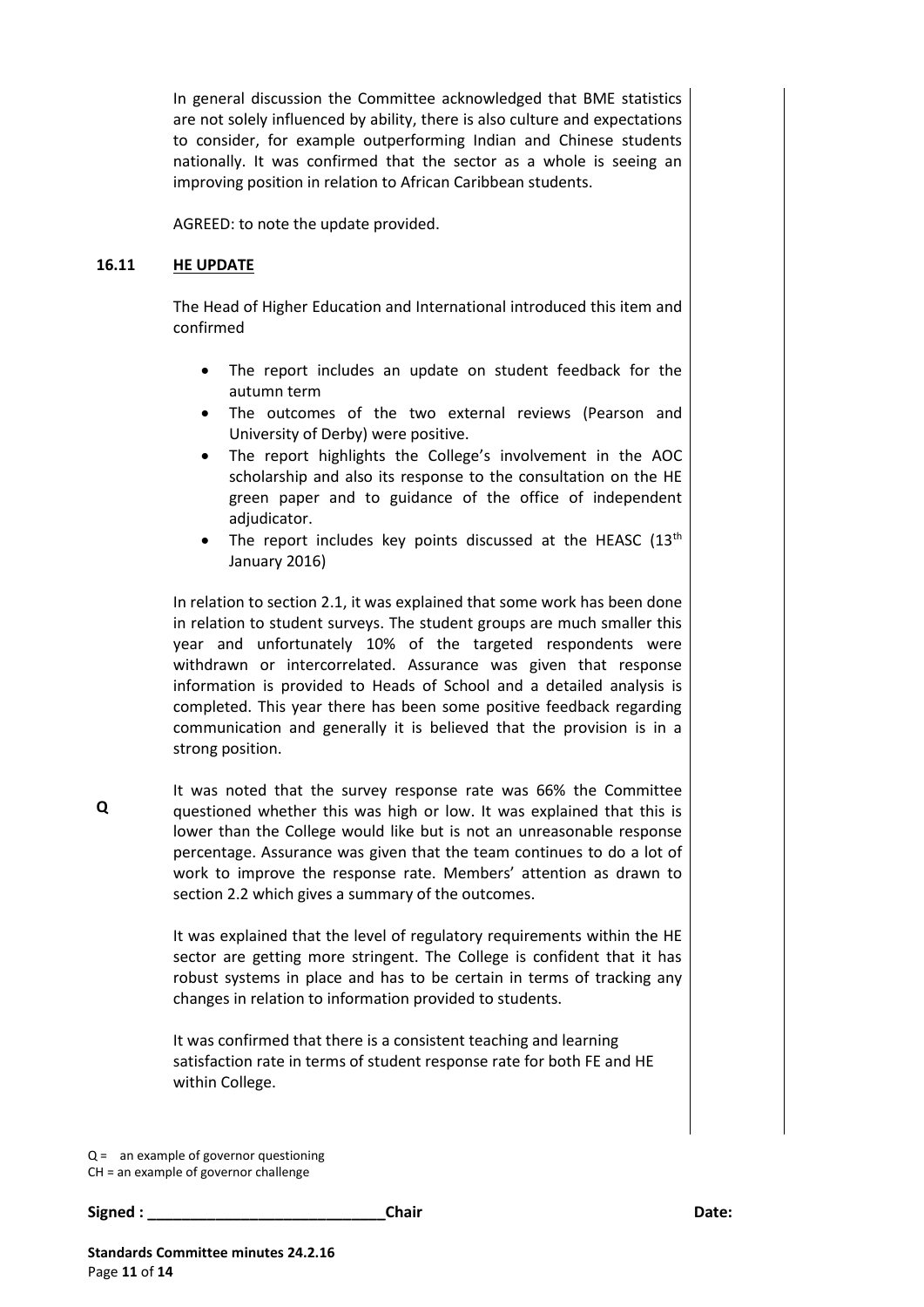|       | Members' attention was drawn to sections 3 and 4 of the report which<br>provides the outcomes of the two external reviews. Members' attention<br>was also drawn to section 6.2 which provides an update on the OIA<br>requirements and assurance was given that the College will ensure<br>alignment with the guidelines.                                                                                                                                                                                                                                                                                                       |            |           |
|-------|---------------------------------------------------------------------------------------------------------------------------------------------------------------------------------------------------------------------------------------------------------------------------------------------------------------------------------------------------------------------------------------------------------------------------------------------------------------------------------------------------------------------------------------------------------------------------------------------------------------------------------|------------|-----------|
|       | AGREED: to note the update provided.                                                                                                                                                                                                                                                                                                                                                                                                                                                                                                                                                                                            |            |           |
| 16.12 | <b>LEARNER VOICE</b>                                                                                                                                                                                                                                                                                                                                                                                                                                                                                                                                                                                                            |            |           |
|       | The Head of Student Services introduced this item and confirmed that<br>the induction/on programme survey was completed by 3213 students.<br>This represents a 74% return rate which is a positive position. This is far<br>higher than the return rate for 14/15 which was 54.7% and for 13/14<br>which was 63%. College Your Voice meetings continue to be well<br>attended and contribute towards quality improvement across all College<br>services and teaching and learning.                                                                                                                                              |            |           |
|       | It was explained that at the time of preparing this report, only classroom<br>based learners had completed the survey, not work based learning. A<br>report on the work based learning position will be reported at the next<br>meeting.                                                                                                                                                                                                                                                                                                                                                                                        | Head of SS | June 2016 |
|       | Members' attention was drawn to section 2 of the report which<br>summarises the satisfaction levels and detailed areas that learners felt<br>most satisfied about and also ones where they feel least satisfied.<br>Section 2.3 summarises areas of improvement and concern.                                                                                                                                                                                                                                                                                                                                                    |            |           |
|       | Members' attention was drawn to section 3 of the report which provides<br>an update on the learner voice strategy. It was confirmed that two 'Your<br>Voice' meetings had been held so far with over 70 participants on each<br>occasion. It was noted that two governors attended the second Your<br>Voice meeting (David Overton and Chris Winterton), the Clerk confirmed<br>that all governors are invited to each meeting scheduled. Members<br>reviewed the strategy update provided and it was agreed that with the<br>referendum approaching there should be another push to encourage<br>students to register to vote. |            |           |
|       | AGREED: to note the updates provided.                                                                                                                                                                                                                                                                                                                                                                                                                                                                                                                                                                                           |            |           |
| 16.13 | <b>SAFEGUARDING</b>                                                                                                                                                                                                                                                                                                                                                                                                                                                                                                                                                                                                             |            |           |
|       | The Deputy Principal introduced this item and key matters noted were:                                                                                                                                                                                                                                                                                                                                                                                                                                                                                                                                                           |            |           |
|       | To date 260 students have been identified who fall within the<br>categories of current or ex offender, looked after child, not in<br>parental accommodation, young carer or young parent.<br>The table at section 3.3 provides a breakdown by category.<br>Retention is good save for looked after children and not in<br>parental accommodation.                                                                                                                                                                                                                                                                               |            |           |
|       | $Q =$ an example of governor questioning                                                                                                                                                                                                                                                                                                                                                                                                                                                                                                                                                                                        |            |           |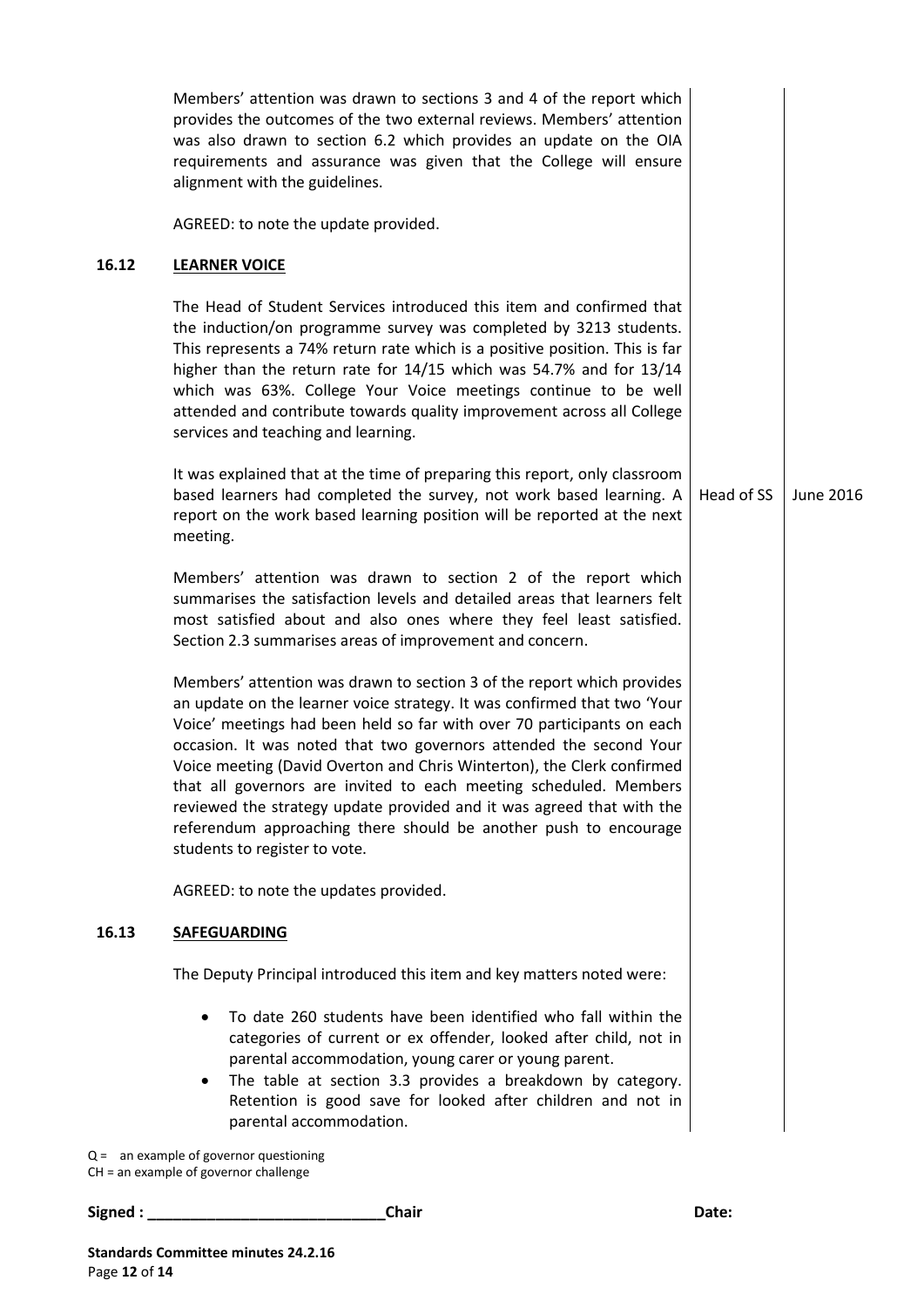- Developments with Pro Monitor have been able to improve communication between the curriculum staff and the student transition and targeted support team. This should lead to a more integrated approach to supporting these students.
- Prevent to date 958 staff have received prevent training either face to face or online. 131 staff are outstanding with this training and further sessions have been arranged for February staff development day. The Clerk was able to confirm that there is 100% governor compliance in relation to prevent training, save for the new governor and two external co-optees appointed last term. She provided assurance that prevent training for these individuals was scheduled.
- Student tutorials/awareness an excellent programme is in place.
- In January 2016, members of the executive team and other key staff from across the College completed the Project Argus training. Project Argus is a multimedia terrorist attack simulation aimed at considering the implications for the organisation in preventing and surviving a terrorist attack.
- Safeguarding development plan 2015/16 progress has been made against all elements of the plan and there are no issues of concern
- Section 6.2 provides a summary of the number of safeguarding incidents between  $1^{st}$  September 2015 and  $31^{st}$  January 2016. Members were asked to compare the data with page 111 which reports on the prior year position. It was noted that the number of incidents has increased significantly and as a consequence the College is now in the process of appointing a separate safeguarding officer. There is a national trend regarding increased mental health issues. It was explained that there appears to be more students willing to disclose issues than in prior years. The Committee felt that whilst there may be better reporting, they challenged the senior team to be aware that it may also be that there is a higher incidence of problems and issues. They felt that they as a Committee and the Board generally need to satisfy themselves that it is a positive position in terms of reporting rather than a worrying increase in the number of safeguarding incidents.

The Deputy Principal explained how the safeguarding team operate and the processes. It was agreed that there was a need to continue to monitor safeguarding as an area of concern (in terms of the reported statistics and not the processes in place). The Committee asked that at some point in 2016 they receive a report detailing the impact that recruiting the new safeguarding officer appointment has had. Deputy

Principal 2016

AGREED: to note the update provided.

#### **16.14 AOB**

Q = an example of governor questioning

CH = an example of governor challenge

```
Signed : ____________________________Chair Date:
```
**CH**